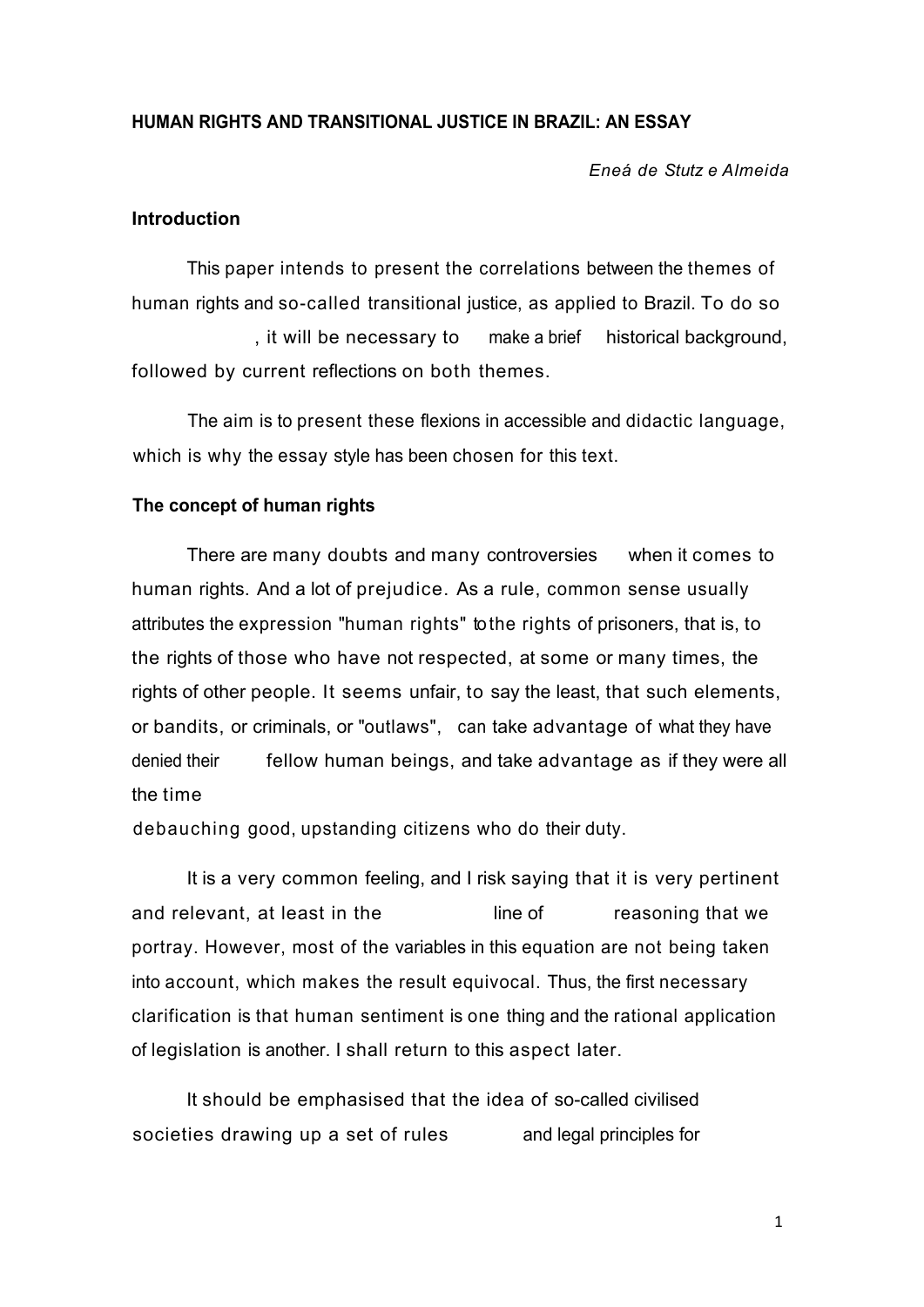to control social coexistence is quite old. And fully accepted. No one questions the need for States to draw up their laws, which will serve as a beacon for the conduct of their respective citizens.

Herein lies the main criticism of a good part of the well-meaning population concerning the application of so-called "human rights": Those who have already broken the rules, now want to invoke them to protect themselves? Is he being a "rascal" twice over, since he first breaks the rules and then expects the state and society to comply and grant him rights?

Any citizen should really be extremely angry if this were the case. But this statement, although often presented as such, is not true. This is because the so-called rules that would be invoked in favor of such "rogues" are not created AFTER the legal infractions are committed. They are created BEFORE. Furthermore, and even more importantly, they are not directed at those who have broken the law. This is a misunderstanding. They are directed at the entire population. So it is that the idea of human rights, even if not always under this name, has existed since law itself. Because all law is made for human beings. To conduct , but also to

protect.

And this is the fundamental point of human rights: the protection of human beings. Protection of whom? Everyone and everyone. Including protecting one's own state . In this sense the set of the right to individual property is a human right. And this right has nothing to do with prisoners, does it?

Thus, when drafting a constitution, such as the Brazilian Constitution, which is thirty years old this year, 2018, legislators need to think about what country the people want to build, with which characteristics, proposals and limits, and then condense all this into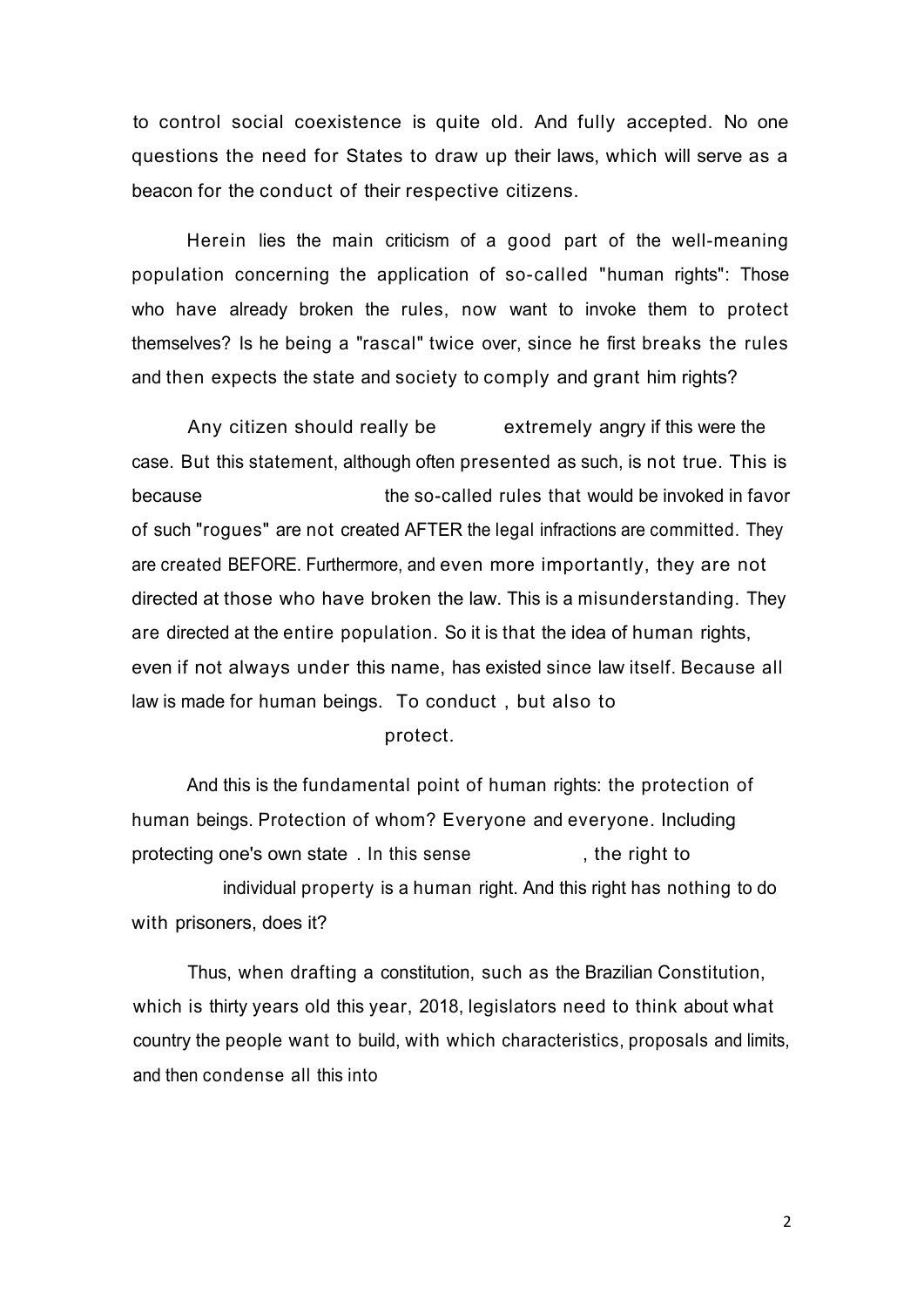constitutional rules. The 1988 Constitution was drafted right after a period of many disrespects to the rights of citizens, a time when the Brazilian State did not respect the rules, and that is why this time is called the State of Exception. Precisely because of this this Constitution is very special. It was called the Citizen Constitution by the then President of the Chamber of Deputies, Ulisses Guimarães, who promulgated it on October 5, 1988.

This same Constitution intended to gather in its provisions, in its articles , all the dreams of the Brazilian people : dreams, mainly, of freedom and prosperity. Dreams of hope, happiness and equality. The goal was already exposed in article 3:

> Article 3 The fundamental objectives of the Federative Republic of Brazil shall be I - build a free, just and solidary society; II - ensure national development; III - eradicate poverty and marginalisation and reduce social and regional inequalities; IV - promote the good of all, without prejudice of origin, race, sex, color, age and any other forms of discrimination.

And the main assumption for achieving these objectives opens the chapter that follows, which refers to individual rights: the Constitution states (art. 5) that all are equal before the law. This statement does not mean, as one might think, that the law says that everyone is equal. It is exactly the opposite! I explain: exactly because the legislators know, as we all know, that people are different and that they occupy different positions in the social hierarchy, and some can even be called privileged, while others can be called c arentes, exactly for this reason the LAW says that everyone deserves the same treatment.

This means that those who do not need help from the state, because they have the same their own methods, are their own methods, are an excellent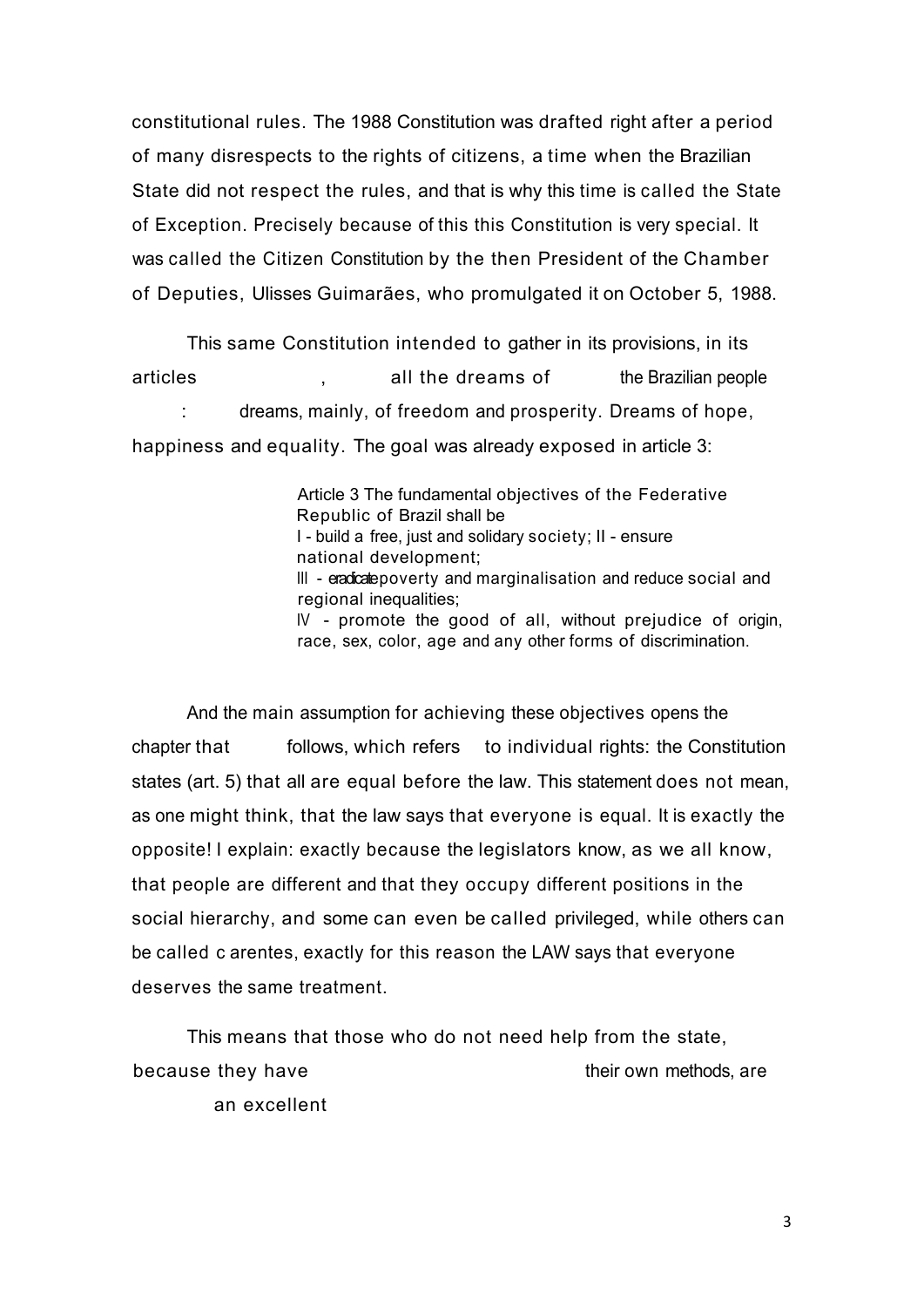They have the financial means to hire the best professionals in any field, or a huge safety net of friends, family, business partners, a whole range of resources at their disposal to solve life's problems and still ensure a comfortable and happy existence; they also have to submit to the same rules, but they don't need help from the state or even society to organize itself to help them.

But there is a whole population contingent that is not in the same situation mentioned above. The majority of the population, in fact, does not have these same possibilities. They do not have the same opportunities and thus do not have the possibility of social ascension and improvement of life conditions. In a country like Brazil, where economic and social inequality is enormous, where there are highly developed metropolitan regions separated from others that do not have the minimum conditions of human existence, it is very easy to see the disparity between people, the great inequality in the living conditions of the population.

It is precisely for people considered vulnerable, that is, those who do not have support and protection networks - be it financial, influence, recognition, and social prestige - that the State and organized civil society need to act so that these citizens and citizens can get a little closer to the

favored. In other words, as the assumption of the Brazilian State is that all are equal before the law, those who in real life are not equal may become equal, even if by the hand of the State itself.

In order to do so, the State establishes a series of rights, called fundamental rights  $\qquad \qquad , \qquad \qquad$  or human rights, that should be attained by all people, without any distinction. The majority of the population will not even need to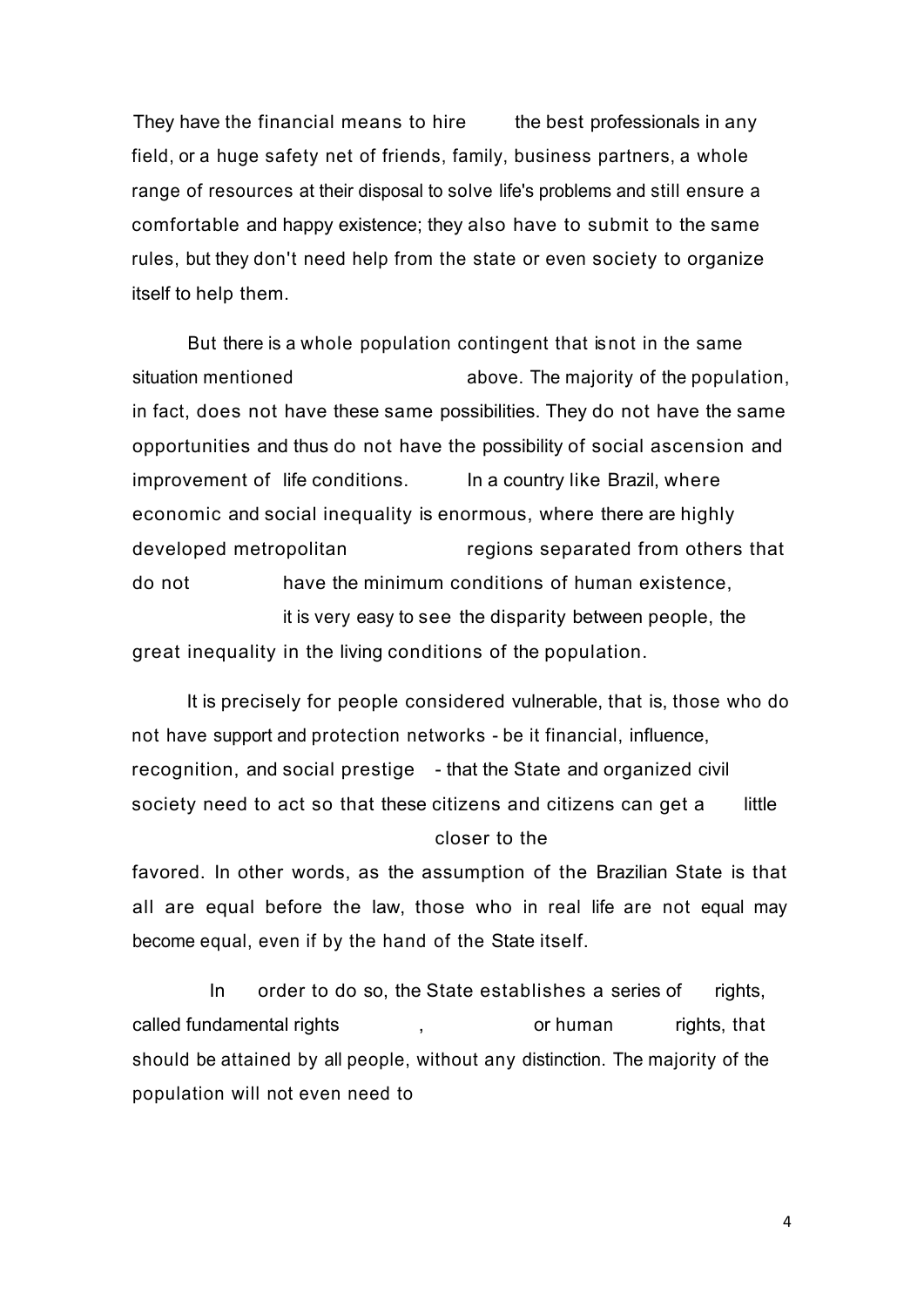know what these rights are because they will not have to resort to them: for example, the rights of prisoners should only be of concern to those who are in prison. Since the vast majority of the population are not in prison, they do not need to invoke them.

I will now return to the sentiment I mentioned at the beginning of this reflection: one thing is the human sentiment and another thing is the rational application of the law. And any law or set of laws, as for example, the rules concerning human rights. A recurring question is the following: If I, who now write these reflections, had my daughter killed by a bandit, would I have the courage to defend him/her claiming human rights? My answer is always the same. All of us human beings have feelings.

Emotion is something inherent and almost uncontrollable in each of us. Feeling desire, anger, indignation, sadness, hatred, love, fear, among others, is natural to the human condition. The decision, which must be rational, is what we will do with these feelings. Will we let them out? If something happens and we feel like hitting someone, sometimes someone we love deeply and unconditionally, like our children, will we do it?

My answer is that I sometimes feel like hitting my daughter, because for a few moments, anger at her disobedience or mischief rises to the surface. However, a few seconds later, the feeling has changed, and I cannot act on it at the first moment, but rather after reflecting that the desire to have any violent attitude cannot thrive. Anyone dealing with a child will do the same. They will have to stop, take a breath, and take the most appropriate rational action to restrain the child, if necessary, or discipline him, without any exaggeration.

It cannot be the feeling that guides, but the rational decision. To feel anger is normal and human; to give vent to this feeling is uncivilized and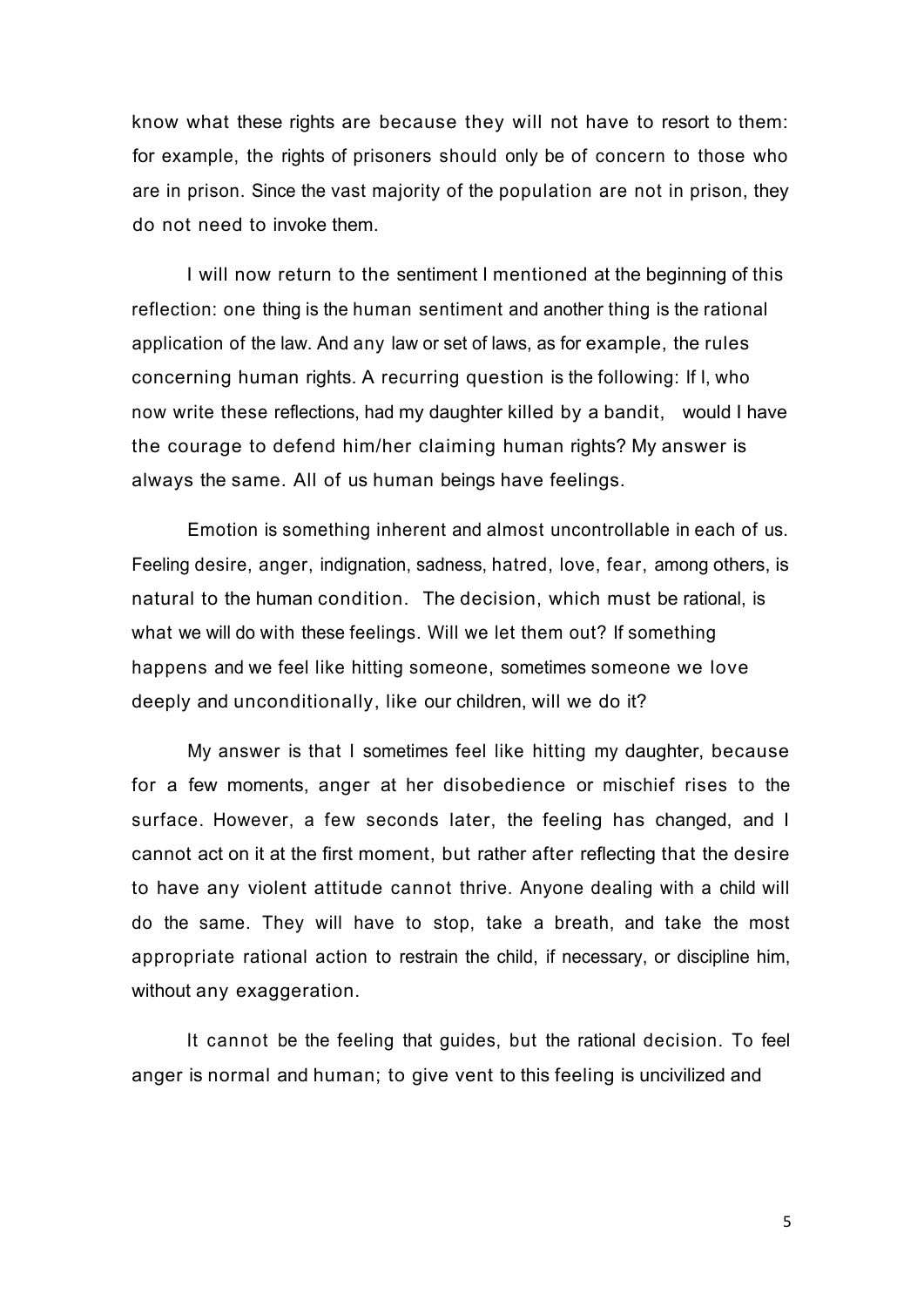The law exists for that. The law must not be applied out of a sense of revenge, to punish this or that person, or to take away rights from this or that person because the person "does not deserve" them. The law must be applied in the same rational way to all those who are in the situation of being framed. And this framework can be to determine a conduct, apply some punishment or attribute some right.

Most of the time, it is only necessary to resort to the law to have some right guaranteed for the vulnerable person to whom I referred earlier. And since the State is not able to provide this guarantee for all these vulnerable people, it is common for society to organize itself into groups that intend to assist in these tasks: in these cases, they are the groups committed to human rights.

So, to answer the question I am often asked: yes, I defend everyone's human rights, because if I am in a vulnerable situation, I will want someone to come to my rescue to secure my rights. And this has nothing to do with any feelings of anger or revenge that I might have, because I am human and feelings are inherent to me.

In this sense, it is worth asking, what are human rights? They are the rights of all vulnerable people who are in a situation of inferiority, whether for **a permanent or temporary** condition. These rights are guaranteed both in the Brazilian Constitution and in international legislation. And the Brazilian State is obliged, by constitutional determination, to respect and enforce these rights; even when they are rights of persons against the State itself. One example is the right to the inviolability of the domicile. Neither the police, nor the armed forces, nor anyone else can enter in a home without the permission of the person residing there, or without a court order.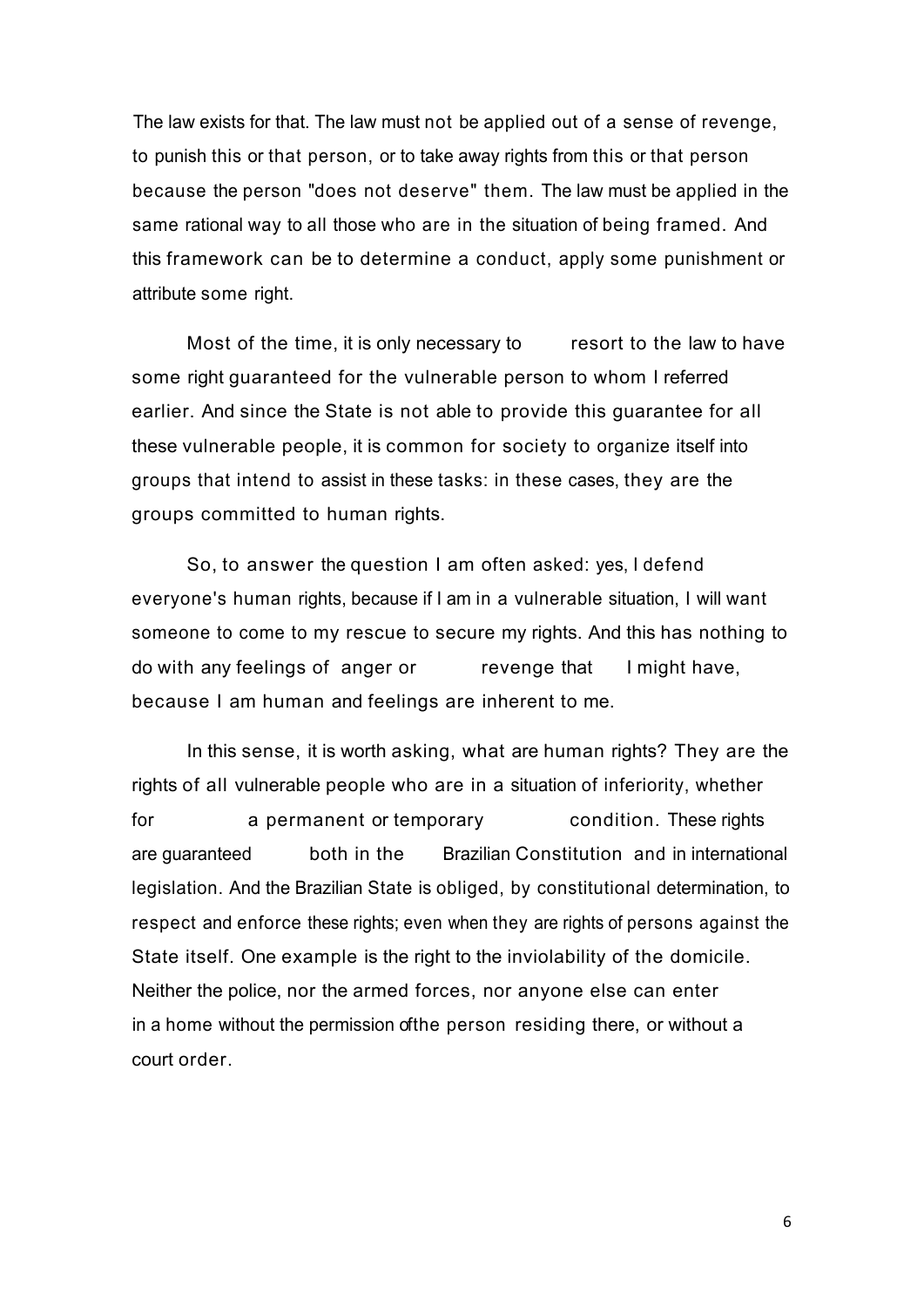And this was one of the rights that was routinely disrespected by the Brazilian state itself during the dictatorship years between 1964 and 1983. In order to ensure that this never happens again, we need to carry out what is called Transitional Justice in Brazil.

#### **Transitional Justice**

Transitional Justice is a term used to signify the procedures that a given country needs to face after a period of conflicts, be it civil wars or an authoritarian or exception state, as we had in Brazil with the civilmilitary dictatorship , in order to reach the democratic rule of law. Thus, the idea is to move from the State of Exception (outside the law, outside the rule) to the Rule of Law, and even more, to the Democratic Rule of Law (submitted to the rule, subordinated to the law).

It has four dimensions as pillars (a)  $\frac{1}{2}$ , and  $\frac{1}{2}$  (b) memory/truth, 2) reparation, 3) institutional reform and 4) justice (or the prosecution of human rights violators ).

As for the first, dealing with memory and truth is also dealing with the relationship of law with time. If transitional justice advocates that there should be a transition from conflict-ridden states to democratic rule of law, one of the basic assumptions is that there was a period of authoritarianism and persecution of citizens that the state itself should protect.

Therefore, the axis of memory/truth is not the mere compilation of individual or family memories of adverse events. But it is the version of those who were defeated in that struggle, the truth of the defeated, revived, resized and mainly re-signified in the present moment.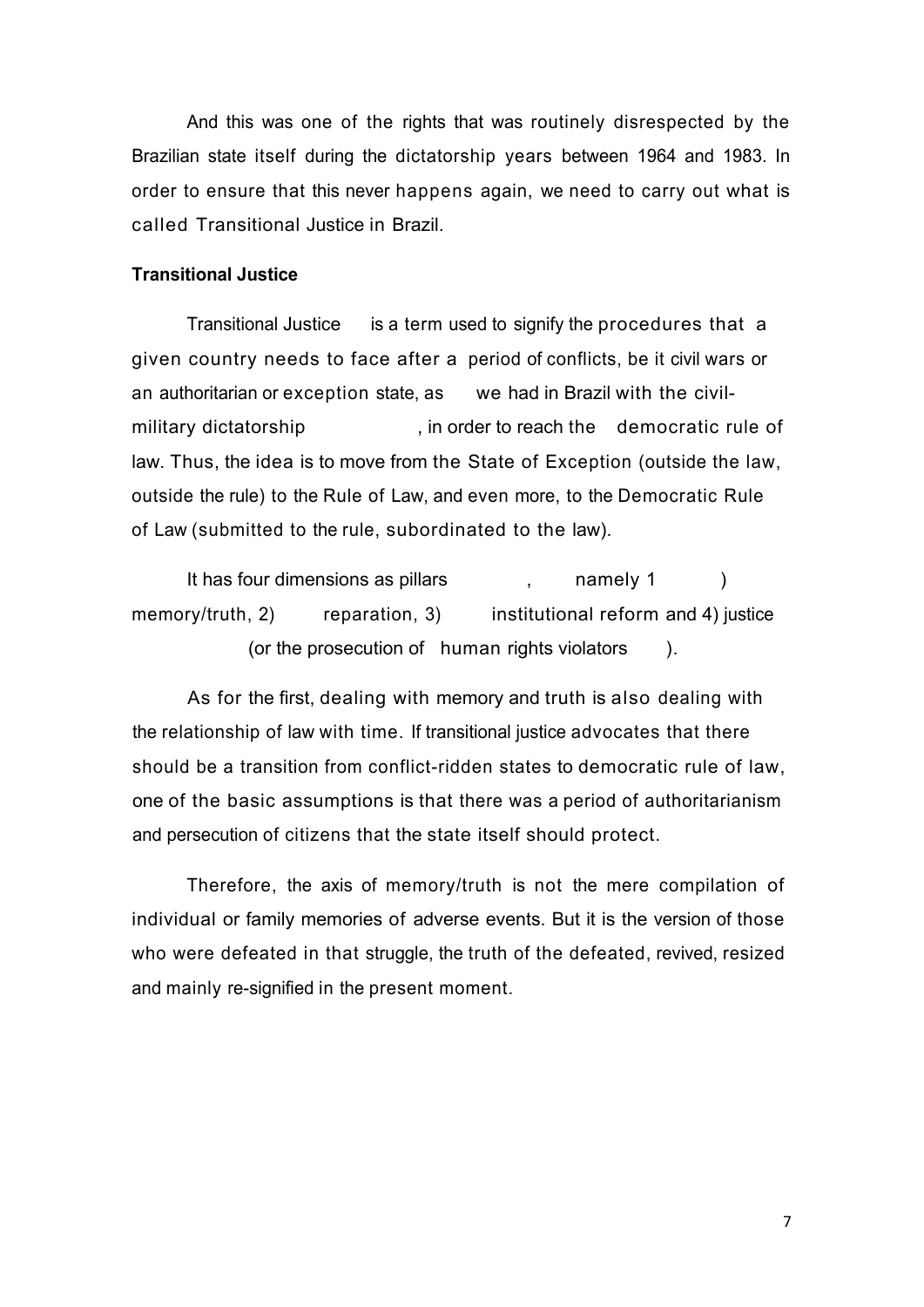It is not at all simple to reflect on the past and it is important to realize that there are four paradoxes that make the way of interpreting the past, and thus, the action of memory, complex. The first is that memory is social and not individual. Thus, only the meaning adopted by a certain socialaffective community and  $\overline{a}$ , are or a certain current of thought in a given society, will be able to construct this or that memory.

The second paradox is that memory operates from the present. In other words, narratives will always be produced from the present towards the past, rewriting and reworking what occurred, and thus creating an identity from social memory that will always be reworked and rewritten. (OST, 2005: 56s)

The third paradox, intrinsically linked to the second, is that memory is always voluntary. That is, if it is constructed and reconstructed from meanings of the present toward the past, this means that it has nothing spontaneous or passive about it, but is a voluntary construction, or *anamnesis*. It is a voluntary evocation of the past, the arrangement of episodes from the present, meaning and re-signifying events known by the collectivity or not.

And, finally, the fourth paradox is that memory does not oppose forgetfulness, but rather presupposes it. In other words, the organization and construction of collective memory also presupposes the organization of forgetting. In this sense , thinking about the politics of memory implies thinking about the politics of forgetting. I will return to this point shortly.

One of the objectives of this foundation is to build another memory that gives new meaning to a stance of valuing life, equality, and freedom, and that rises up against repression and authoritarianism. Much has been produced in Brazil regarding this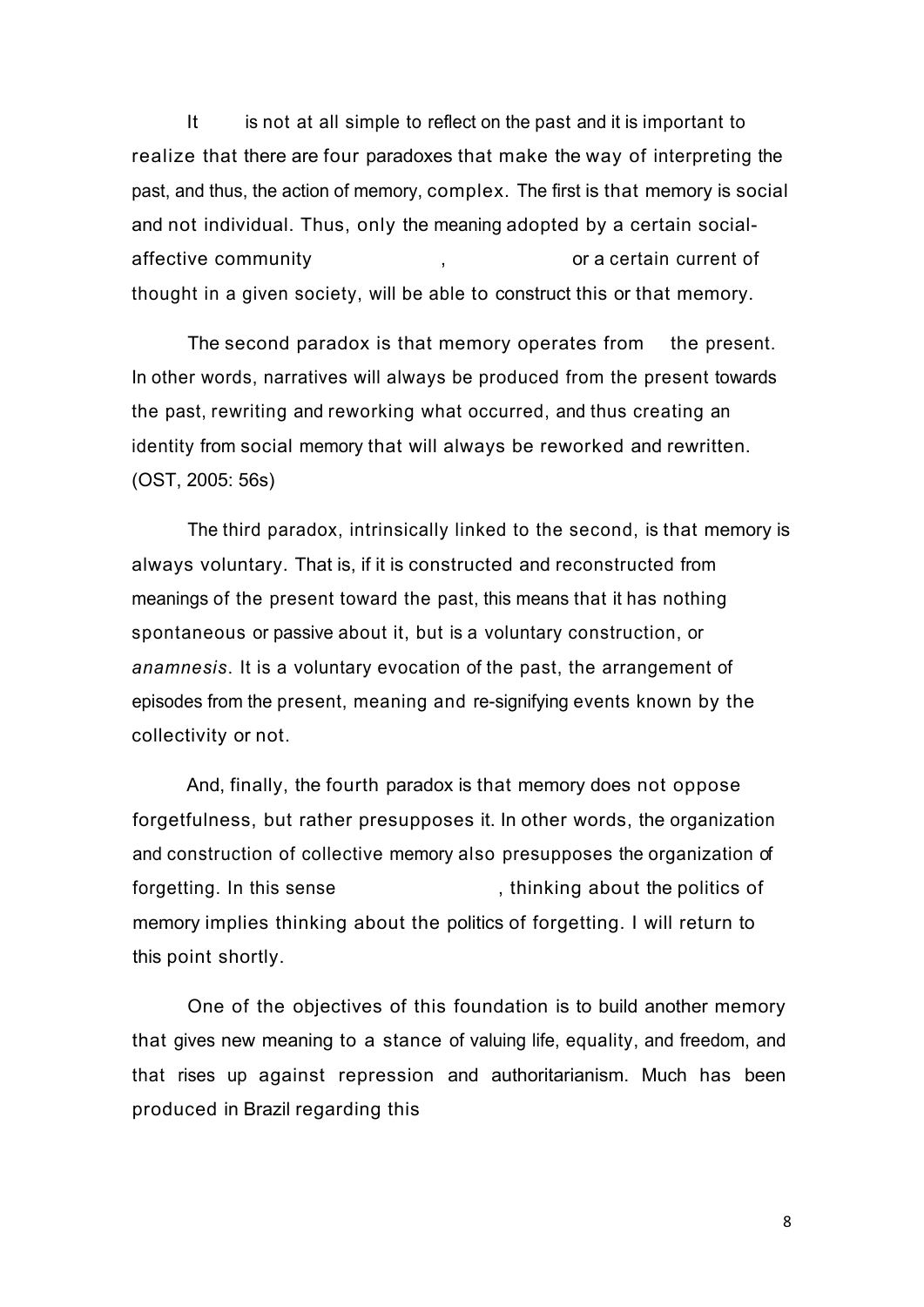The law that created the National Truth Commission (Law 12.528, of November 18, 2011) has had a greater impact on this binomial.

There was already a substantial production on the subject by then, as a result of specific actions by both resisters/survivors of the dictatorial regime and families of deceased and disappeared politicians. At this point, a brief digression on the history of the struggle for the construction of these memories is in order.

The first important Brazilian legislation on the subject is Law 6.683, of 28 August 1979, the so-called Amnesty Law. This law was the result of many demands still in the period of constitutional exception in Brazil, due to the political prisoners and exiled people. Since 1975 there were already popular demonstrations with banners and posters calling for "ample, general and unrestricted amnesty". It was a common slogan in that period, repeated like a mantra.

The National Congress had two bills, one from the government and another from the opposition, to regulate the amnesty. The opposition project met these demands for a broad, general and unrestricted amnesty, that is, it granted amnesty to all those who had been imprisoned, banished, exiled or prosecuted for political crimes, restoring their freedom or allowing the return of those living abroad. The government project was the victor in the vote that took place in August 1979, by only five votes! It provided for a restricted political amnesty, since it excluded the possibility of amnesty for socalled "blood crimes".

Some years later, in 1985, when Constitutional Amendment 26, which called for the Constituent Assembly, the issue of political amnesty was addressed again, which meant that this issue was still to be worked on in Brazil and needed to be part of the new Constitution. And so, in the Transitory Constitutional Dispositions Act (ADCT), in article 8, it was established that: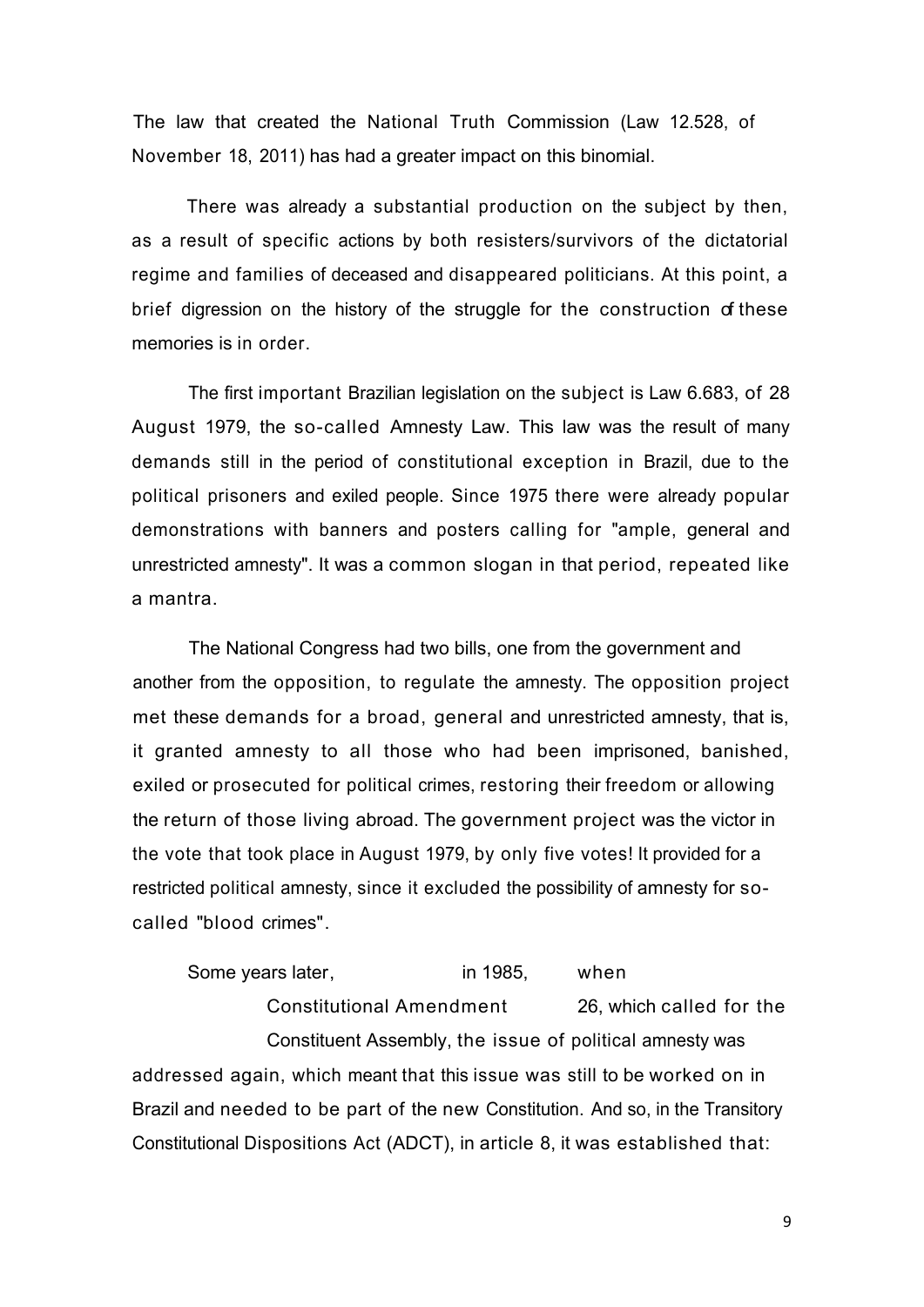**Art. 8** Amnesty shall be granted to those who, in the period between 18 September 1946 and the date of promulgation of the Constitutionwere affected by institutional or complementary acts of exception for exclusively political reasons, and to those who were covered by Legislative Decree no. 18, of December 15, 1961, and to those affected by Decree-Law no. 864, of September 12, 1969, promotions in inactivity to the position, rank or grade to which they would be entitled and while in active service are assured and service are  $\sim$  . The periods of permanence in activity provided for in the laws and regulations in force shall be complied with, respecting the characteristics and peculiarities of the careers of civil servants who are military personnel and the respective legal regimes shall be observed.

This is the *caput of* the provision that inaugurated, in the new historical constitutional moment experienced by Brazil , the transitional period governed both by political amnesty and by the axis of

reparation. With this constitutional command, Brazil chose

reparation through political amnesty to be the structuring axis of its transition. This decision had normative consequences , since 1995 saw the publication of Law 9.140, which granted compensation to the families of those who died or disappeared under the regime of political exception, and 2002 saw the publication of Law 10.559, which created the Amnesty Commission as a State Commission, not a Government Commission , under the Ministry of Justice.

This legislation also allowed the Commission itself, as a State Commission, to make efforts to stimulate and conduct public policies on memory and truth in the wake of the Brazilian transition.

Within the context of the global economic crisis of 2008, and with the struggles for human rights throughout the world and also in Brazil, the time has come to promote the third part of the National Program for Human Rights (PNDH 3) at the end of 2009.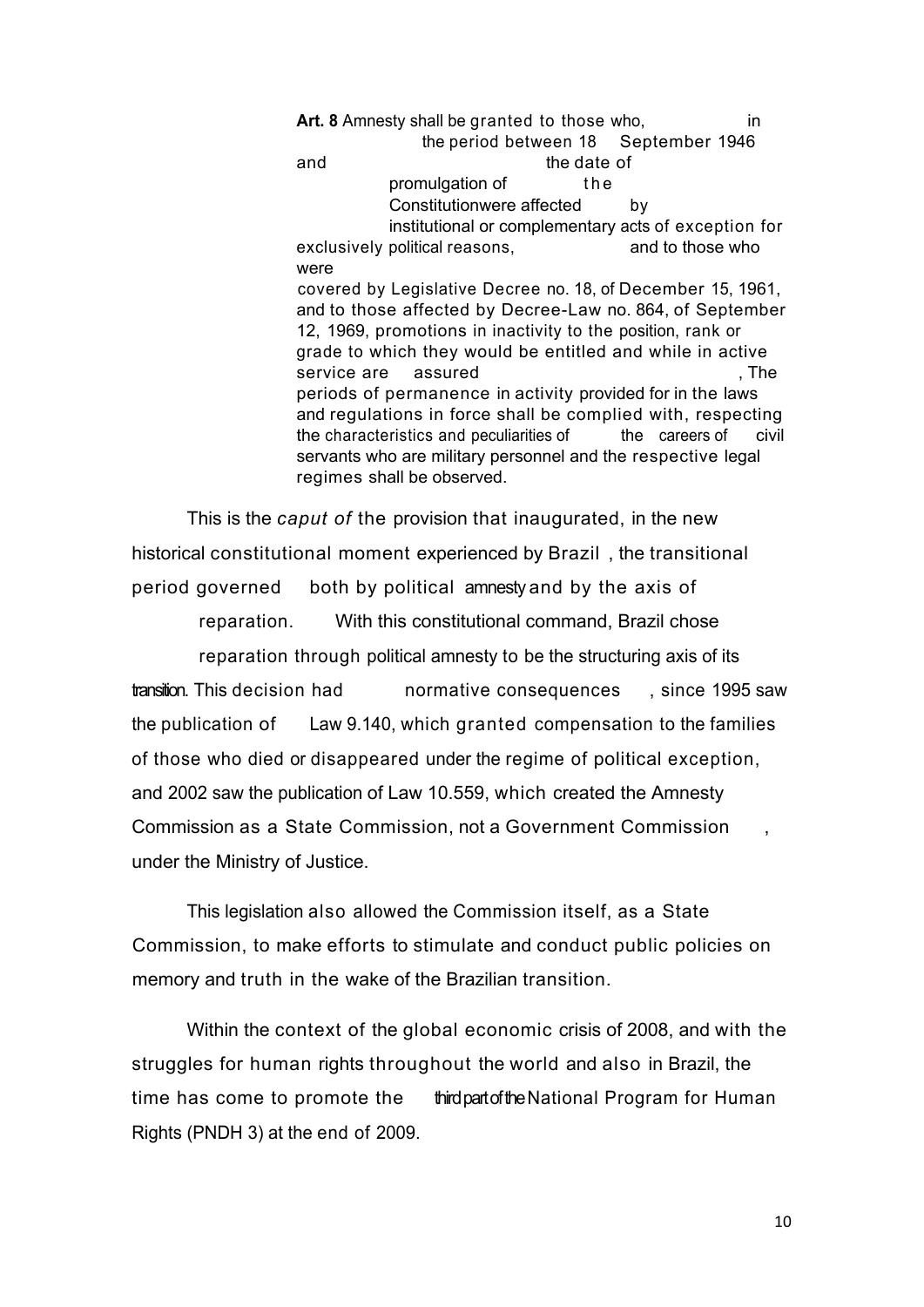It should be noted that the first part was published during the first government of Fernando Henrique Cardoso (May 1996); the second part was published during the last year of Fernando Henrique's second government (May 2002) and the third part was

promulgated in December 2009, the penultimate year of the second Lula government. It should also be remembered that in the second Lula government, the Minister of Defense was Nels Jobim and the Minister of Human Rights (a Special Secretariat elevated to the *status of* a Ministry) was Paulo Vannuchi, and there were constant public clashes between the two portfolios and their two representatives.

When the NHRP 3 was published, a real battle began, through the media, between the two holders of the two portfolios mentioned, precisely for control of the entire process of building memory and truth in the Brazilian transition. While the Human Rights portfolio supported several of the public policies initially made official in PNDH 3, such as the prosecution and prosecution of

of human rights violators during the dictatorship, the changing of public landmarks bearing the names of torturers and high-ranking leaders of political repression in the same period, and the creation of a National Truth Commission, the Defense portfolio, which brings together the Armed Forces, was radically opposed to all these policies.

In this interval, the presidential campaigns had already begun and the then Minister of State DilmaRousseff was already a candidate to succeed President Lula . She herself, it is important to stress in this context, a former member of groups of armed struggle against the dictatorship, and still condemned in the military instances of the time as a subversive and terrorist.

After a period of internal clashes and negotiations within the federal administration, there were some changes in NHRP 3 and a republication with the suppression of the most controversial policies, in particular the prosecution oftorturers. Very little time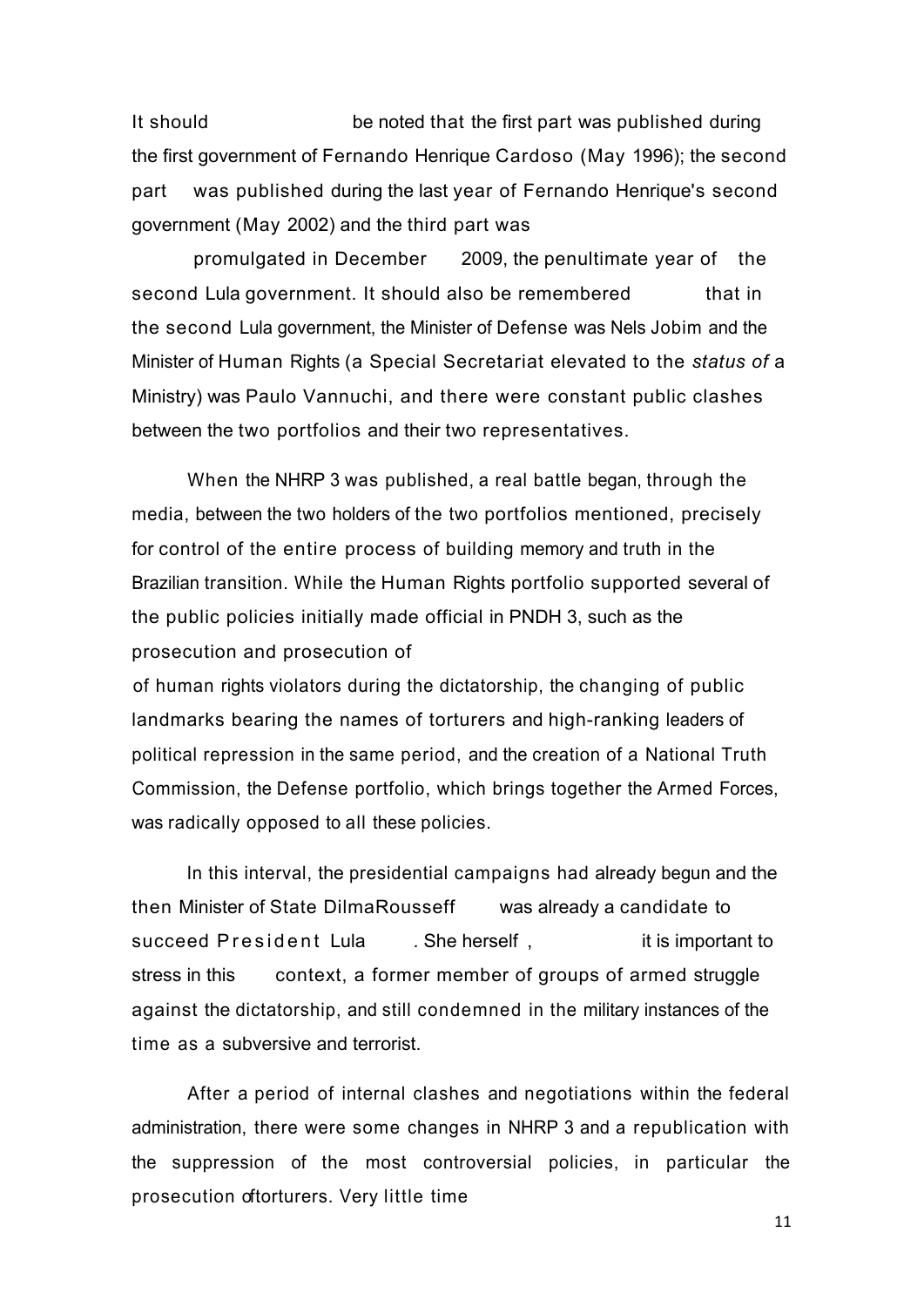Later, in April 2010, coincidentally, the Federal Supreme Court put on the agenda the trial of the Action for breach of fundamental precept (ADPF) 153, which aimed to discuss the non-reception by the Federal Constitution of the 1979 Amnesty Law, precisely because it did not was the expected broad, general and unrestricted amnesty.

Thus it is that the amnesty issue returns to the main scene in Brazil's highest Court of Judgment and the issues of dictatorship and transition have never again left either the media or the Brazilian political-institutional life. With a regrettable decision, but

completely in accordance with the interests of the controllers of time and the constructions of historical narratives, or memory

In other words, forget what happened in Brazil during the dictatorship period and move on.

The decision came as a huge surprise not only nationally but especially on the domestic scene. So much so that in November 2010, the Inter-American Court of Human Rights (IACHR) of the Organization of American States (OAS) put on trial a case that sought to condemn Brazil for noncompliance with several clauses of the American Convention based on what happened in the Araguaia region.

The lawsuit had been filed several years earlier, but due to Brazil's leading role in the fight for human rights and a major Brazilian foreign policy investment, since Brazil was seeking a permanent seat on the UN Security Council at the time, no judgment was expected. Until the STF's decision changed the scenario, for the worse. And unlike the expectations until then that Brazil would not be condemned, the Inter-American Court handed down a harsh and extensive condemnation.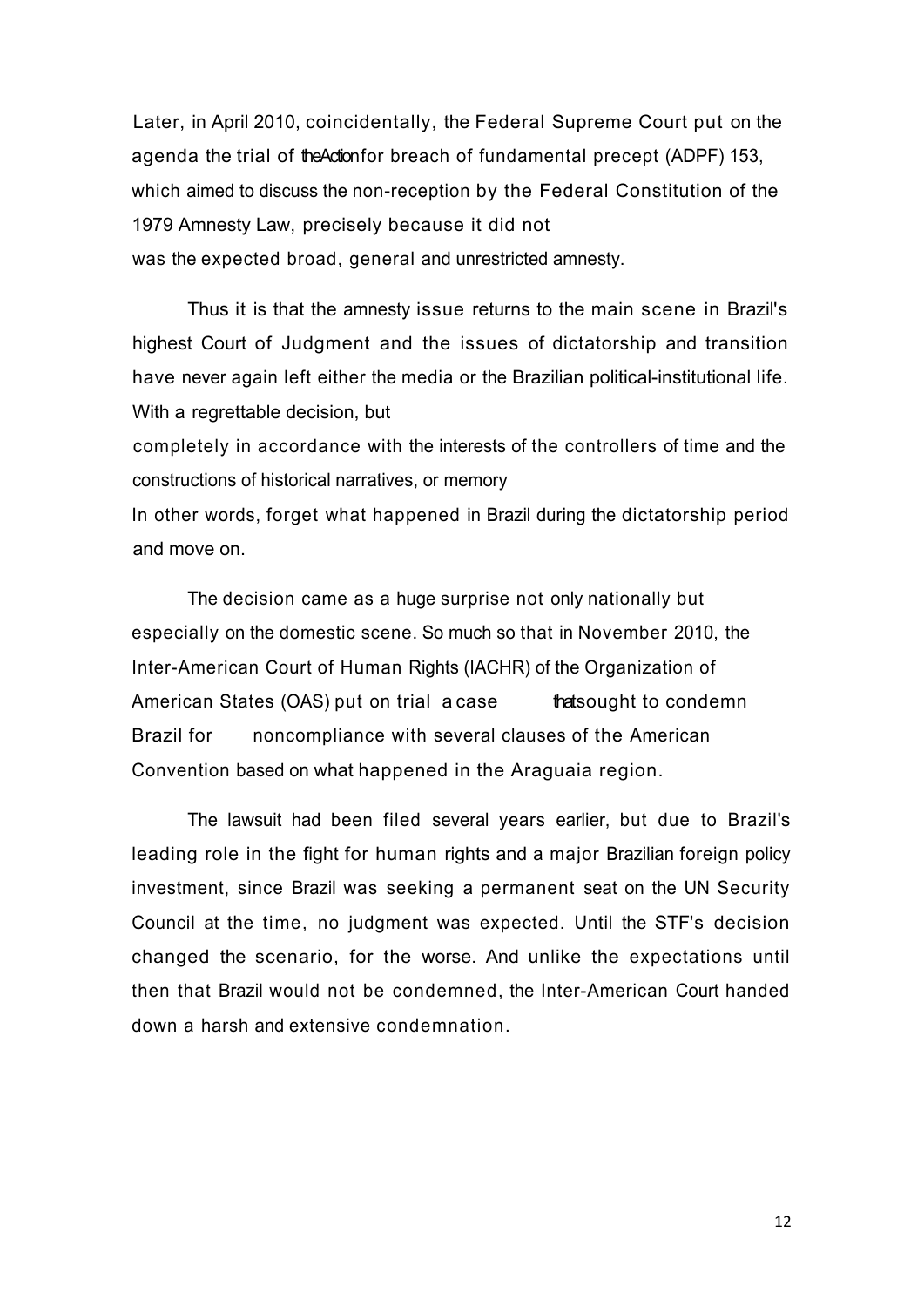At that time, Brazil had already elected Lula's successor, Dilma Rousseff as President of the Republic, but the battles were just beginning in this field of building the memory and truth of the period of exception. A year after the ruling of the Inter-American Court, Law 12.528, of November 18 , 2011, was promulgated, establishing the National Truth Commission, and all expectations turned to this Commission, in the sense that it would finally be possible to reignite that history of

authoritarianism, persecution, and repression, to inaugurate a time of freedom and autonomy for Brazilian society.

Unfortunately, what occurred was widespread frustration, despite the fact that a substantial report was produced, which brought horrifying information about our past, and even about many of the authorities that are still authorities of the Brazilian Republic today. One of the illustrative phrases of this frustration, at the end of 2013, when the report was delivered on 10 December, was that "the mountain had given birth to a mouse!

It is also important to remember that in 2013 Brazil was filled with popular demonstrations , almost always spontaneous and rejecting parliamentary and party representations , in in a great explosion of the people same is desire to same participate in the country's important decisions, such as receiving or not the World Cup and the so-called "Fifa standard" of quality. These demonstrations and the many strikes that also took place that year The events that took place show how dissatisfied the Brazilian population was, and how much there was a clamour for social, economic, legal and especially political change.

It would have been an excellent opportunity to build this memory of struggle for freedom and of resentment towards authoritarianism and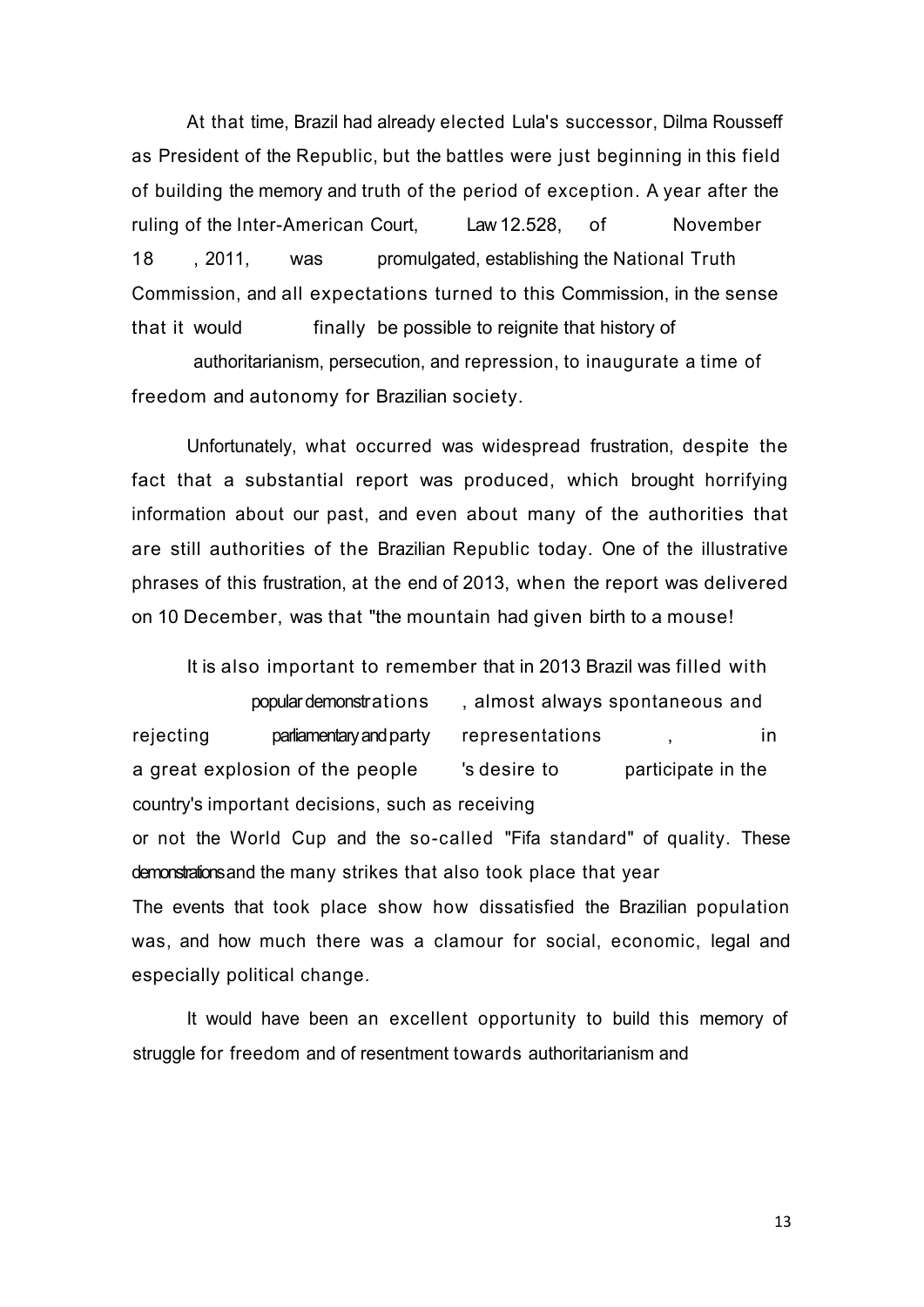repression. But what we saw was nothing but more repression and authoritarianism, and practically no change.

In the field of reparations, much has been done and is still being done in Brazil. This was the axis chosen to pave the way for the transitional process , initially through Law 6.683/79 and later in the constitutional text, with the aforementioned article 8 of ADCT. The first necessary observation when dealing with the issue of reparation is that financial reparation is only *one* of the forms of reparation. This has been the case since 1979. This is because at that time it was already

possible to reintegrate those who had been dismissed due to political persecution back into their jobs, and many were reincorporated. Although without any career progression, or often in inferior positions to those they held at the time of dismissal, and without any reparation for the period they had been away.

Later, with Law 10.559/02, through the Amnesty Commission of the Ministry of Justice **Ministry of Superset Accord**, there are two possibilities for financial reparation: the economic reparation in a single payment, with a calculation provided for in the law itself equivalent to thirty minimum wages per year or fraction of political persecution, limited to a single payment of one hundred thousand reais; and the economic reparation in monthly, permanent and continuous payments, in cases of loss of employment.

With regard to the third pillar, the reform of institutions, it is important to stress that this is one of the themes on which the least has been produced in Brazil, although many normative changes have been made over the years. And in this dimension, they can be either normative institutions, i.e. changes in legislation (constitutional or infra-constitutional) or in the institutions themselves, such as those relating to security or the Powers of the Republic.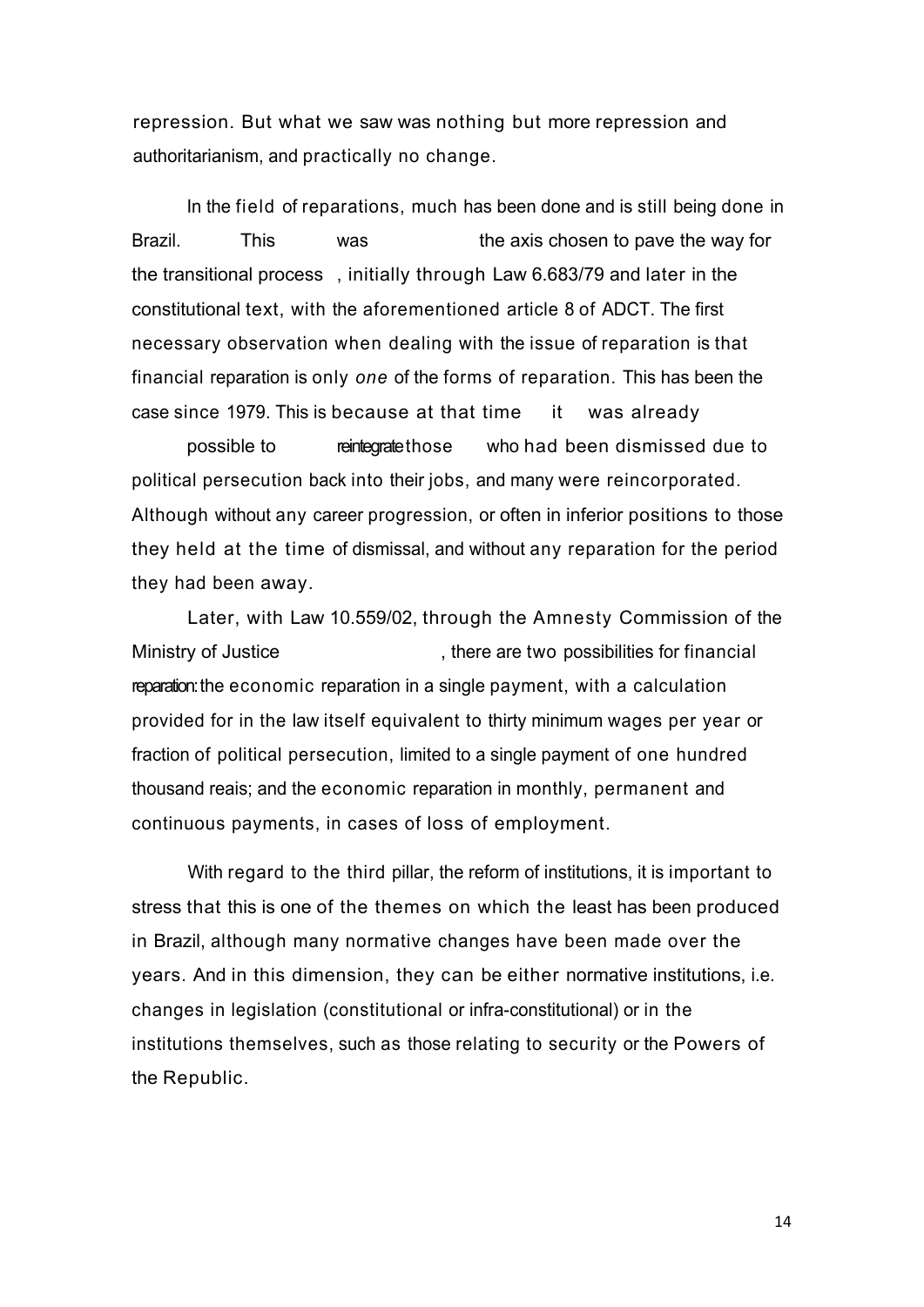There was a first and important institutional normative reform, which was the 1988 Constitution itself. But after that, the hopes that had been deposited there, the contraction of the effort and deposited there.

dreams of freedom and equality, have gradually been frustrated. What is perceived today is a sense of impotence and despair, perhaps precisely because we have not been able to produce the necessary reforms in our institutions so that they could produce and guarantee a more egalitarian and democratic Brazil.

The absence of institutional reform weakens Brazilian democracy because it allows unrepublican and/or authoritarian relations to remain in the bodies that should protect citizens, not turn against them.

Finally, as for justice, to say the least, the idea of persecution of human rights violators in Brazil has many controversies. Initially, I want to register that the reference to persecution is always to *judicial* persecution, considered in its different spheres: administrative, civil and also criminal. There is usually too much focus on criminal prosecution, so it is important to reiterate that there are other areas of judicial prosecution.

Having made this first observation, it should be noted that, unlike the path chosen by Argentina, which elected justice as its fundamental axis

for transition , the raising the responsibility , including penal responsibility, of those who kidnapped, tortured and in some way became agents of the State of Exception, Brazil has always avoided dealing with this dimension.

It is the most concealed theme and around which it has become a real battleground of the Brazilian transition Curiously and paradoxically, it was the theme that inspired and triggered the entire debate that has taken place since the end of 2009, as seen in the first item on memory and truth.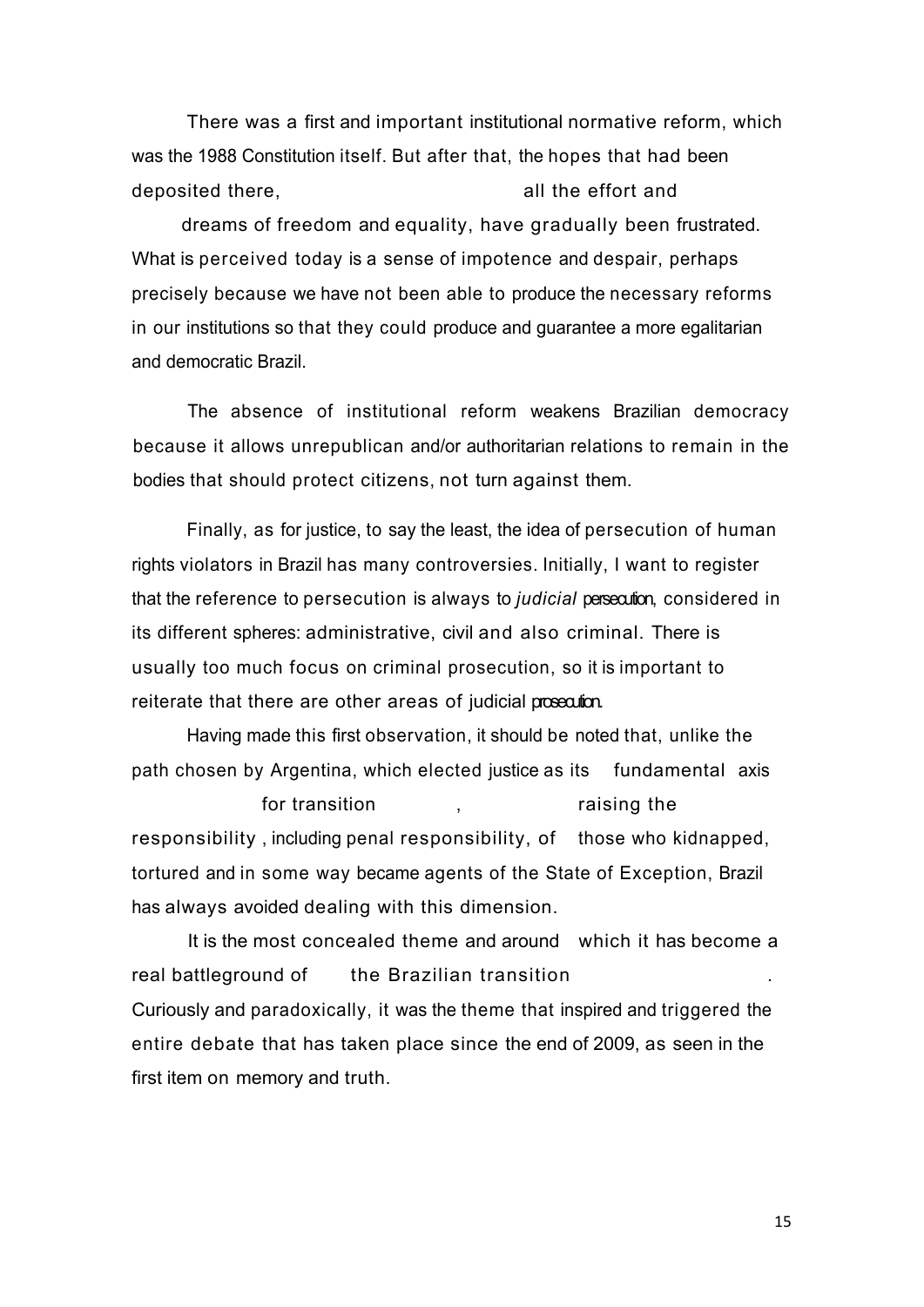Thus it is that the perception of justice, to heal the traumas of the past and heal the wounds, not as revenge but as anamnesis, through the mediation of the judicial process with all the guarantees of adversarial proceedings, ample defense and due legal process, brings the goal of achieving reconciliation. Note that under any aspect that is analyzed, this axis deals with the accountability of those who do not respect people's rights, rights that were and remained guaranteed in the Constitutions that were in force throughout the dictatorial period. These were basic rights, such as, for example, the right to the inviolability of the home, to which I referred earlier.

#### **Conclusion**

Both the theme of human rights and the theme of transitional justice have as their basic assumption the respect for the law, in a rational manner and without feelings of preference for this or that conduct being the determining factor for applying or not applying the law. This respect for the laws also includes the guarantee that all people will have access to the constitutional guarantees to achieve those objectives of the Brazilian Republic initially referred to in this essay, and which represent the dream of the Brazilian people of having a more egalitarian, fair, democratic

country that allows all people the opportunities for prosperity and development , without any form of distinction.

In this regard, it is impossible to talk about transitional justice without thinking about human rights, and in the case of Brazil, it is impossible to talk about human rights without reflecting on our transitional justice system, which has not been adequately fulfilled.

That we do not lose sight of our dreams of equality, justice, welfare and democracy, and that we continue to realize that only when the entire Brazilian population has its rights guaranteed